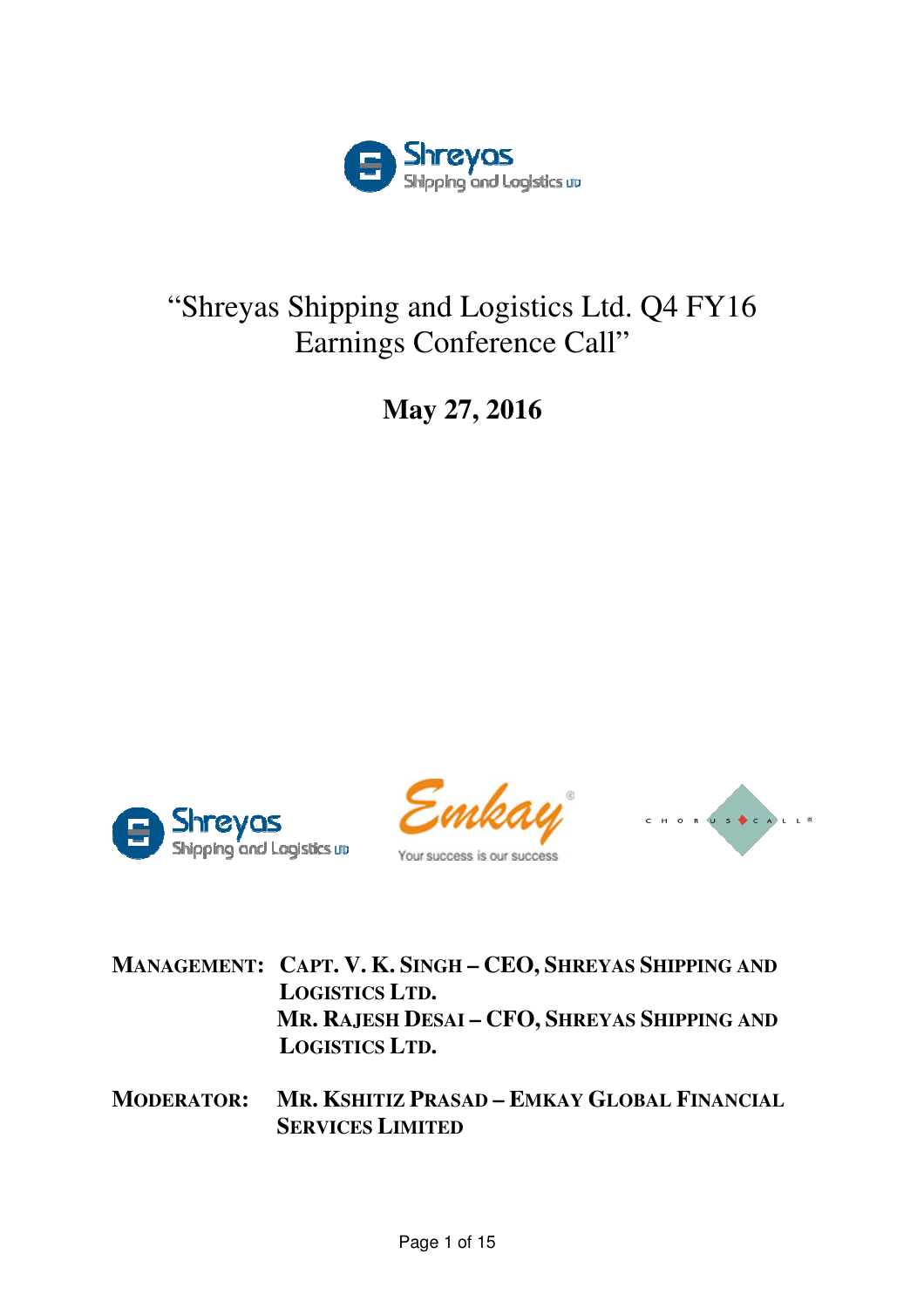

| <b>Moderator:</b> | Ladies and Gentlemen, welcome to the Q4 FY16 results for Shreyas Shipping Limited hosted         |
|-------------------|--------------------------------------------------------------------------------------------------|
|                   | by Emkay Global financial services. We have with us today Captain V.K.Singh – CEO and            |
|                   | Mr. Rajesh Desai – CFO. As a reminder, all participant lines will be in the listen-only mode and |
|                   | there will be anopportunity for you to ask questions after the presentation concludes. Should    |
|                   | you need assistance during the conference call, please signal an operator by pressing "*" then   |
|                   | "0" on your touchtone phone. Pleasenote that this conference is being recorded. I would now      |
|                   | like to hand the conference over to Mr. KshitizPrasad of Emkay Global. Thank you and over to     |
|                   | vou Mr. Prasad.                                                                                  |
|                   |                                                                                                  |

- **Kshitiz Prasad:** Good afternoon everyone, I would like to welcome the management and thank them for giving us thisopportunity. I would now hand over the call to Capt. V. K. Singh for his opening remarks. Over toyou sir.
- **Capt. V. K. Singh:** Good morning Ladies and Gentleman. I just go ahead with the brief update on our performance. Initially i will just update for the market situation overall. As you know the global melt down and reduced marketdemand coupled with excess capacity has led to drop in freight levels globally. Container Index of course has been flatsince beginning of the year and ranging between 441 and 453 points right through the quarter. Also the PMI, i.e., Purchasing Managers Index during the quarter was at its weakest level since second quarter of 2013. Similar effect felt even on the cost and we faced depressed and challenging marketconditions during the quarter. In view of the prevailing market situation our company faced challenging condition due to reduction in volume and freight for the EXIM cargo as well as reduction in freight for the domestic cargo. However overall we have done with increase in volume on the domestic cargo ourperformance has been much better than the previous quarter. Just go through the performance of thequarter for the company as you know we operated all 8 vessels continue to be deployed on the existingservices during the quarter. st and we faced depressed and challenging market<br>conditions<br>e prevailing market situation our company faced challenging<br>ume and freight for the EXIM cargo as well as reduction in<br>owever overall we have done with increase i

In order to strengthen the PIX 2 Servicethat is on East Coast of India had tooper on a fixed day weekly frequency company acquired and 9th vessel to the fleet. The vessel name SSL Visakhapatnam was acquired and deployed on the east coast service on 16th of march. The vessel was purchased at a competitive market price of USD 2.7 million. With this addition ofcourse the total carrying capacity has increased by 13% and fleet has increased to 9 container vessels with total capacity of 13,567 TEUs and 192,771 MT dead weight.

The total growth in capacity during the year has been  $63\%$  and the current average age of the fleet is 19.6 years. Since the ship days of 746 was operated during this quarter is very similar to the earlier quarter and also tonnage operated were same. Hence provides a good comparative for the performance between the two quarters. The volume increased during the quarter wasaround 12 % as compared to earlier quarter while the stand alone operating cost for the quarter reduced by 6.7% but our consolidated basis increased by 12% as against the previous quarter in view of the additional volumes which we kept. Standalone operating revenue increased by 11.5% and on a consolidated basis the revenue increased by 23% as against the previous quarter. the two quarters. The volume increased during the quarter<br>to earlier quarter while the stand alone operating cost for the<br>ur consolidated basis increased by  $12\%$  as against the previous<br>onal volumes which we kept. Stand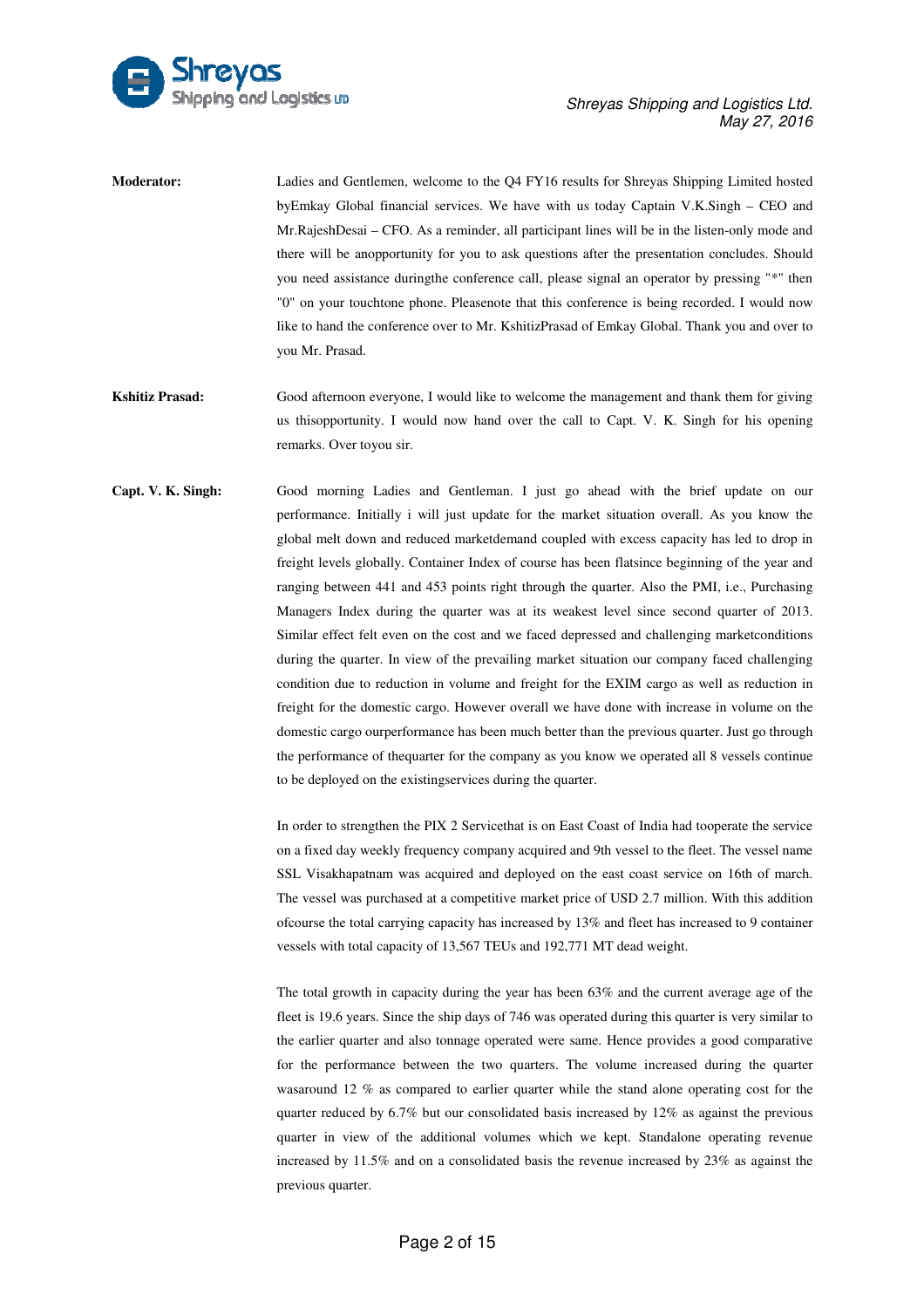

The total volume handled by the company as progressively gone up which each quarter and volume growth has been 29% during this quarter as against the first quarter of the financial year. We maintained our market share of domestic volumes at 58% average utilization level on north to south and west to east was 93% during the quarter as against 79 quarter and on the reverse leg it was  $54\%$  as against  $42\%$  in the previous quarter. lume growth has been 29% during this quarter as against the first quarter c<br>ar. We maintained our market share of domestic volumes at 58% average utili<br>rth to south and west to east was 93% during the quarter as against 79 79% in the previous

The domestic volume was  $40\%$  and other volume was  $60\%$  in the Q1 which actually reversed in Q4 to  $60\%$  of domestic and  $40\%$  for others. So basically domestic volume is mainly grew during this quarter and they have been dropped in the EXIM volume.

Average operating yieldper day for the vessel for the quarter increased by around 20% as against the previous quarter. So the overall performance for the quarter has b been quite satisfactory and we expect to grow with such increase on quarter to quarter basis be because we have now established all our services with the required tonnage. For the future outlook while all our efforts being made to increase the volume and utilization level which we have with that but freight rates definitely the market driven and not very much in our control. We continued to look out ways for reducing the operating cost wherever possible without compromising on the service levels. We have also discussed and agreed with SCI to go ahead with VSA, i.e., Vessel Sharing Arrangement on two of the coastal services going to middle east one of each one operated by us and one was being operated by SCI which we will put in place shortly by mid of June which gives us the strength of increase in additional volume and adding the top line. While we continue to strengthen the strategy to face the challenging market situation we also operated by us and one was being operated by SCI which we will put in place shortly by mid of<br>June which gives us the strength of increase in additional volume and adding the top line.<br>While we continue to strengthen the s you very much from our side.

**Rajesh Desai:** Good afternoon. Now I think you can go for questions and answers. Rajesh Desai is here.

- **Moderator:** Thank you very much. Ladies and Gentlemen, we will now begin the questions and answer Thank you very much. Ladies and Gentlemen, we will now begin the questions and answer<br>session. The firstquestion is from the line of Vikram Suryavanshi from PhilipCapital. Please go ahead.
- **Vikram Suryavanshi:** Good afternoon sir. We have seen good recovery in quarter on quarter basis in numbersand operating performance. I just wanted to know fuel cost on quarter-on-quarter, if you lookat the last quarter we have 25 crores and this quarter 19 crores. There has been relativelydecline so are we getting any benefit in this quarter duties or something?
- **Capt. V. K. Singh:** Well. Fuel cost if you see this quarter we had a decline because the cost of the fuel alsodeclined virtually. Although the quantity did not reduce because we have been operating on themore or less same sector with same tonnage so there was not much of differences in quantity and it is likewise comparative with as against the previous quarter. But the fuel prices came down during this quarter that has given us reduction in our cost. Of course the price is slightly again varying gone up in the latter part. But this quarter definitely we have an advantage of that. And also as you said we had also taken advantage of the government policy for which they have for tax free, duty free, fuel on the coastal container vessels which we have taken certain advantage r we had a decline because the cost of the fuel alsodeclined<br>not reduce because we have been operating on themore or<br>so there was not much of differences in quantity and it is<br>st the previous quarter. But the fuel prices c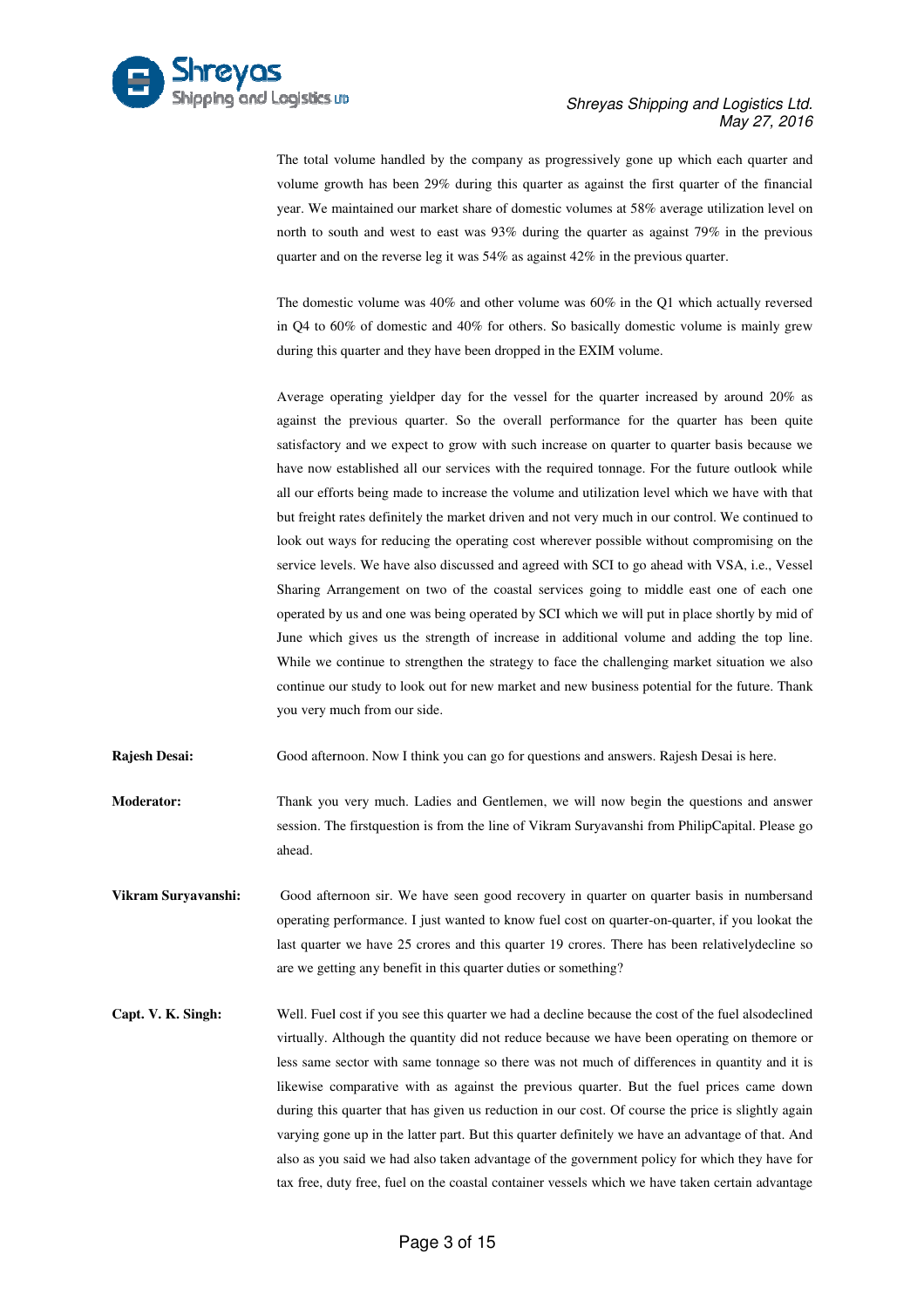

on that. And that definitely continues to b be there.

**Vikram Suryavanshi:** Yes. Because this quarter we have lower EXIM business so that is what I was wondering.

Vikram Suryavanshi: Yes. Because this quarter we have lower EXIM business so that is what I was wondering.<br> **Capt. V. K. Singh:** No. It is only EXIM containers are lesser in this quarter but definitely in the trade we were same it is not that does not depend on the EXIM volume as such. It is only the cost of thefuel is same it is not that does not depend on the EXIM volume as such. It is only the cost of the fuel is<br>on depends on the service pattern and whether we use the coastal fuel or foreign fuel but definitely we have got the advantage of government policy on the coastal fuel.

**Vikram Suryavanshi:** And can you just explain this dry dock reversal 4 crores around amount?

**Capt. V. K. Singh:** Basically if we see like earlier we used to apportion on the dry dock cost over the period but again SEBI SEBI has again told us and all that entire episode i think you are already aware. So but again SEBI has again told us and all that entire episode i think you are already aware. So but<br>which ismore correct so that is why again with effect from 1st april 2015 because of the componentization dry dock is a separate component and which has to be accounted as separately to be depreciated over the period of next dry dock. Therefore, in the first quarter we have accounted that time that entire thing was not pretty clear and the auditor did not allow us to apportion that over the period and we have taken the entire cost in the first quarter and by 31<sup>st</sup> march the entire thing we had lot of discussion and finally it got cleared. And it is utilized atthe componentizations. Therefore, the entire dry dock cost is now apportioned over the period of its next dry dock. That is the reason there was like whatever benefit or what the reduction incost to that extent also is accounted in the current quarter. But at the same time because wehave taken a depreciation hit, the depreciation is more by around 6 crores that factor that additional depreciation something around 2.2 to 2.5 crores pertain to that. ke whatever benefit or what the reduction<br>nt quarter. But at the same time because<br>nore by around 6 crores that also like some

Moderator: Thank you. Next question is from line of Nehal Jham from Edelweiss. Please go ahead.

- Nehal Jham: Hi Sir. Good afternoon and congratulation on this good set of numbers. If I understand the yield that you calculate is that just may be the r revenues or is it net of the evenues the revenues and fuelcost? Because you mentioned it is grown 20% Q on Q so just wanted to understand that.
- **Capt. V. K. Singh:** calculate ontaking into account the revenue and operating cost. So basically the left over the profitabilityper day operating level that is what we call it as yield on the vessel. It is like charter hire is what you really get on the vessels basically on per day basis we

**Nehal Jham:** Is the 20% improvement mainly related to fuel cost then?

- **Capt. V. K. Singh:** 20% improvement that is not only related to fuel cost but also related to increase in revenue and decrease in cost. If you see as I said the stand alone on the vessel part, we have reduced our cost by 7.1% but at the same time we have increased our revenue by almost 12%.
- **Nehal Jham:** Fine. And we mentioned in the volumes have increased 12% inQ on Q. Is it possible to get breakup how domestic and EXIM move separately?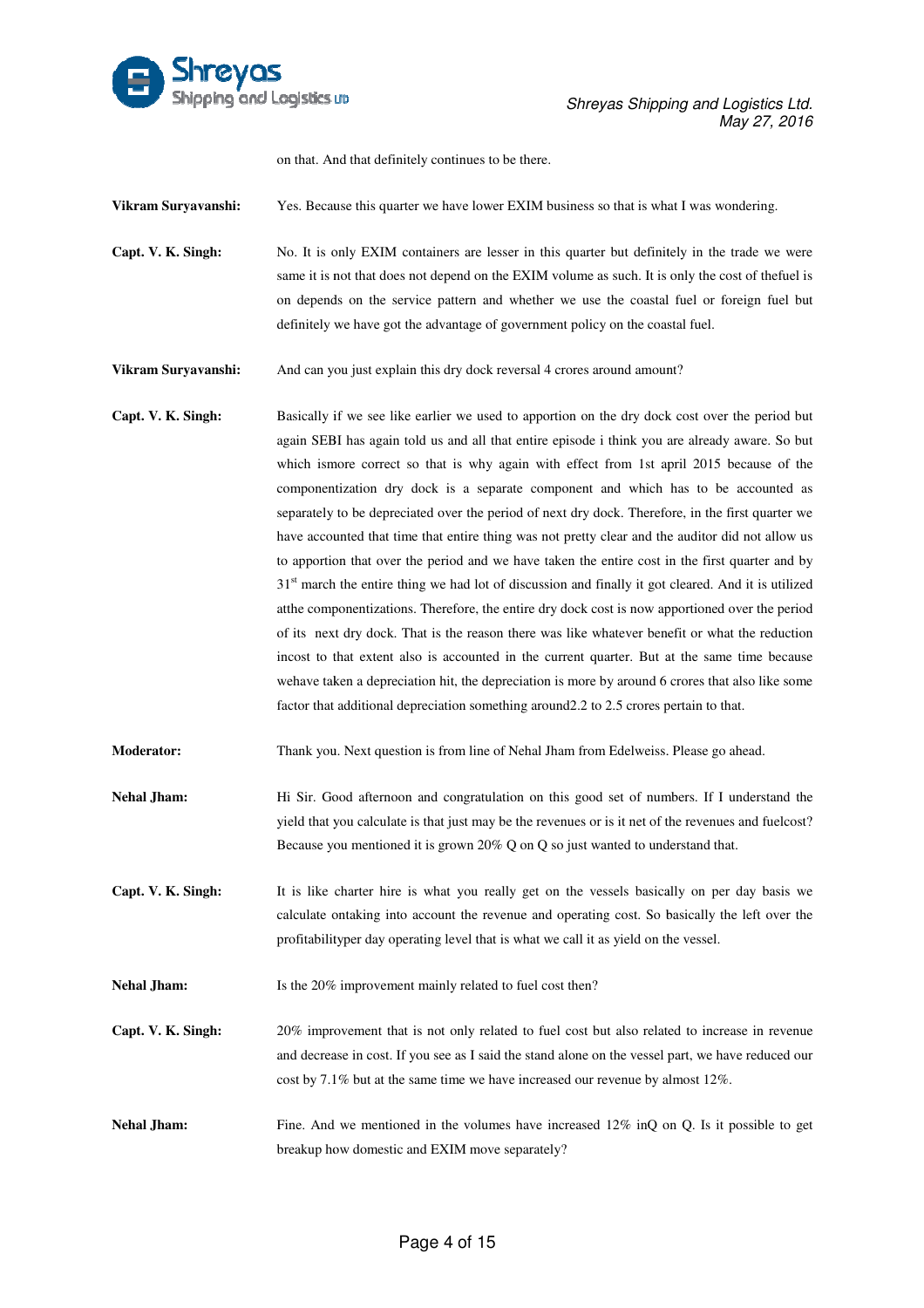

- **Capt. V. K. Singh:** Yes. We can say that is where I said if you take into account because this change has beengoing on right from the first quarter and as you know the global market is depressed and feeder volume and international volume has been dropping. That is the effect we felt and that iswhere we have taken our whatever drop was there and with that drop plus increase volumewhich we got is out of the domestic cargo and that is where I firstquarter we were 40% domestic volume and 60% feeder volume while in the fourth quarternow we have reversed that. And our total volume 60% is domestic and 40 % is only transshipment that is feedervolume. global market is depressed and<br>at is the effect we felt and that<br>with that drop plus increase<br>nere I said like you know in the
- Nehal Jham: Just looking for the year forward what is your expectation of volume growth and also onthe pricing part? So just looking at how the revenue growth should pan out but separately involume and pricing?
- **Capt. V. K. Singh:** Sir, we are looking at the growth in volume and we have seen the growth in volume year-onyear even with the last year even with the depressed markets but our overall volume growthhas been 29% for the year and we expect the similar growth in volume because we have the tonnage to take care of this growth what we have taken and we can expect that growth in thevolume. So definitely and as far as the revenue is concerned its do depend on the freight rates which is volatile and it all dependent on the market conditionsif it goes it even can goup definitely that is where the main growth will come in on the top line. nitely and as far as the revenue is concerned its do depend on the freight<br>tile and it all dependent on the market conditionsif it goes it even can goup<br>lere the main growth will come in on the top line.<br>Sestion from my si
- **Nehal Jham:** So just one last question from my side. How this freight rate and the realization moved inthis one year in FY2016?
- **Capt. V. K. Singh:** Sorry. Can you ask the question again?
- **Nehal Jham:** I was asking that what has been the movement in the realization of freight rates in the lastone year? How the growth would have been? You mentioned 29% for volumes and just wanted tounderstand on the realization part?
- **Capt. V. K. Singh:** Realization on the freight rate virtually it has come down from the last year to this year ifyou see it has come down and even for the domestic as well as for the EXIM cargo which weare carrying of course domestic freight realization has come down by almost 15% 15%-20% and on EXIM volume has not come down much because the sectors we have changed and that is wehave felt that overall realization has come down by about 10% there.
- **Nehal Jham:** Sure sir. Thank you so much. That's it from my side.

Moderator: Thank you. Next question is from the line of Giriraj Daga from KM Visaria Family Trust. Pleasego ahead.

Giriraj Daga: Hello. Sir, i would like to understand like you said we have acquired one vessel so how muchwe paid for it?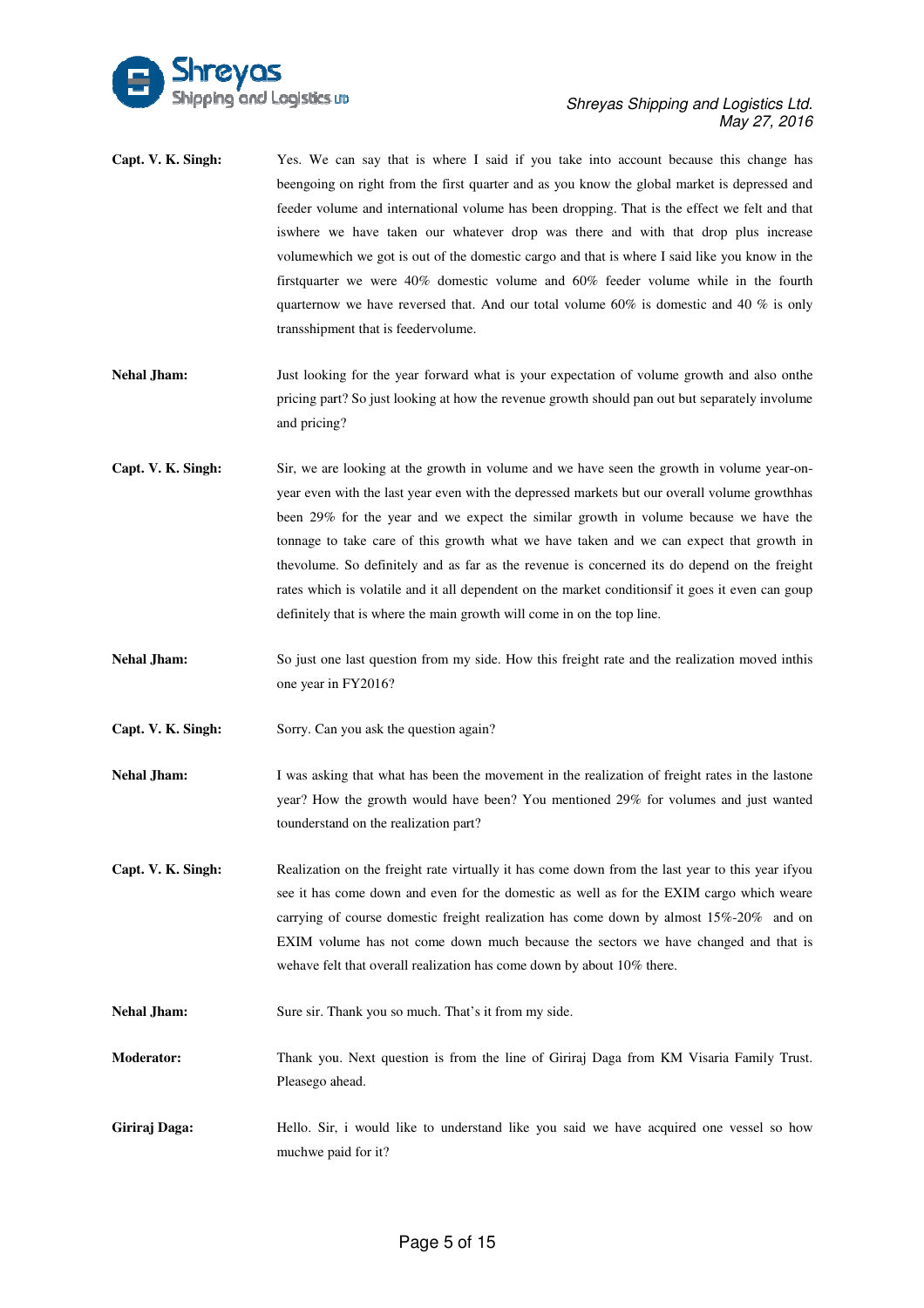

| Capt. V. K. Singh:  | We paid 2.7 million that is closed to about 18 crores that is when we acquired in 16th of<br>march last vessel we acquired is Visakhapatnam and we have put that vessel on the PIX2<br>service that is east coast service to make it weekly because earlier we were operating 3vessels<br>in the main haul. Now we will be operating with 4 vessels on a weekly frequency. Sothat gives<br>us a better advantage as regard to services are concerned. |
|---------------------|-------------------------------------------------------------------------------------------------------------------------------------------------------------------------------------------------------------------------------------------------------------------------------------------------------------------------------------------------------------------------------------------------------------------------------------------------------|
| Giriraj Daga:       | Have you hired like we had a 8 vessel on last year basis. right? We have not added anyother<br>vessel in FY 2016?                                                                                                                                                                                                                                                                                                                                     |
| Capt. V. K. Singh:  | You know we have actually added 3 vessels in last year, basically last year to this year the<br>growth in tonnage wise was almost about 63,000 and we have added all larger vessels this year.<br>So in the beginning of the last year our tonnage was only 8,300 TEUs while today we have a<br>total tonnage of 13,560 TEUs.                                                                                                                         |
| Giriraj Daga:       | Actually i wanted to understand gross bloc we had. Gross bloc addition of about 100<br>crores this year?                                                                                                                                                                                                                                                                                                                                              |
| Capt. V. K. Singh:  | Yes.                                                                                                                                                                                                                                                                                                                                                                                                                                                  |
| Giriraj Daga:       | So that's the pertaining to 3 vessels?                                                                                                                                                                                                                                                                                                                                                                                                                |
| Capt. V. K. Singh:  | Yes.                                                                                                                                                                                                                                                                                                                                                                                                                                                  |
| <b>Moderator:</b>   | Sorry sir. His line got disconnected. In the mean while you can take the next question from line<br>of Vikram Suryavanshi from PhilipCapital.                                                                                                                                                                                                                                                                                                         |
| Vikram Suryavanshi: | Sir, just wanted to know how much was the total TEUs handled for this full year FY 2016?<br>If possible revenue days?                                                                                                                                                                                                                                                                                                                                 |
| Capt. V. K. Singh:  | 250,000 TEUs                                                                                                                                                                                                                                                                                                                                                                                                                                          |
| Vikram Suryavanshi: | And revenue days is more than 2800 or? Total revenue days?                                                                                                                                                                                                                                                                                                                                                                                            |
| Capt. V. K. Singh:  | Total days of operation?                                                                                                                                                                                                                                                                                                                                                                                                                              |
| Vikram Suryavanshi: | Yes. Operation.                                                                                                                                                                                                                                                                                                                                                                                                                                       |
| Capt. V. K. Singh:  | Around 2600 plus                                                                                                                                                                                                                                                                                                                                                                                                                                      |
| Vikram Suryavanshi: | 2600 +. Ok. Can you repeat that TEUs for the new vessel the size of new vessel inTEUs.                                                                                                                                                                                                                                                                                                                                                                |
| Capt. V. K. Singh:  | New vessel in TEUs is 1613 TEUs.                                                                                                                                                                                                                                                                                                                                                                                                                      |
| Vikram Suryavanshi: | 1613?                                                                                                                                                                                                                                                                                                                                                                                                                                                 |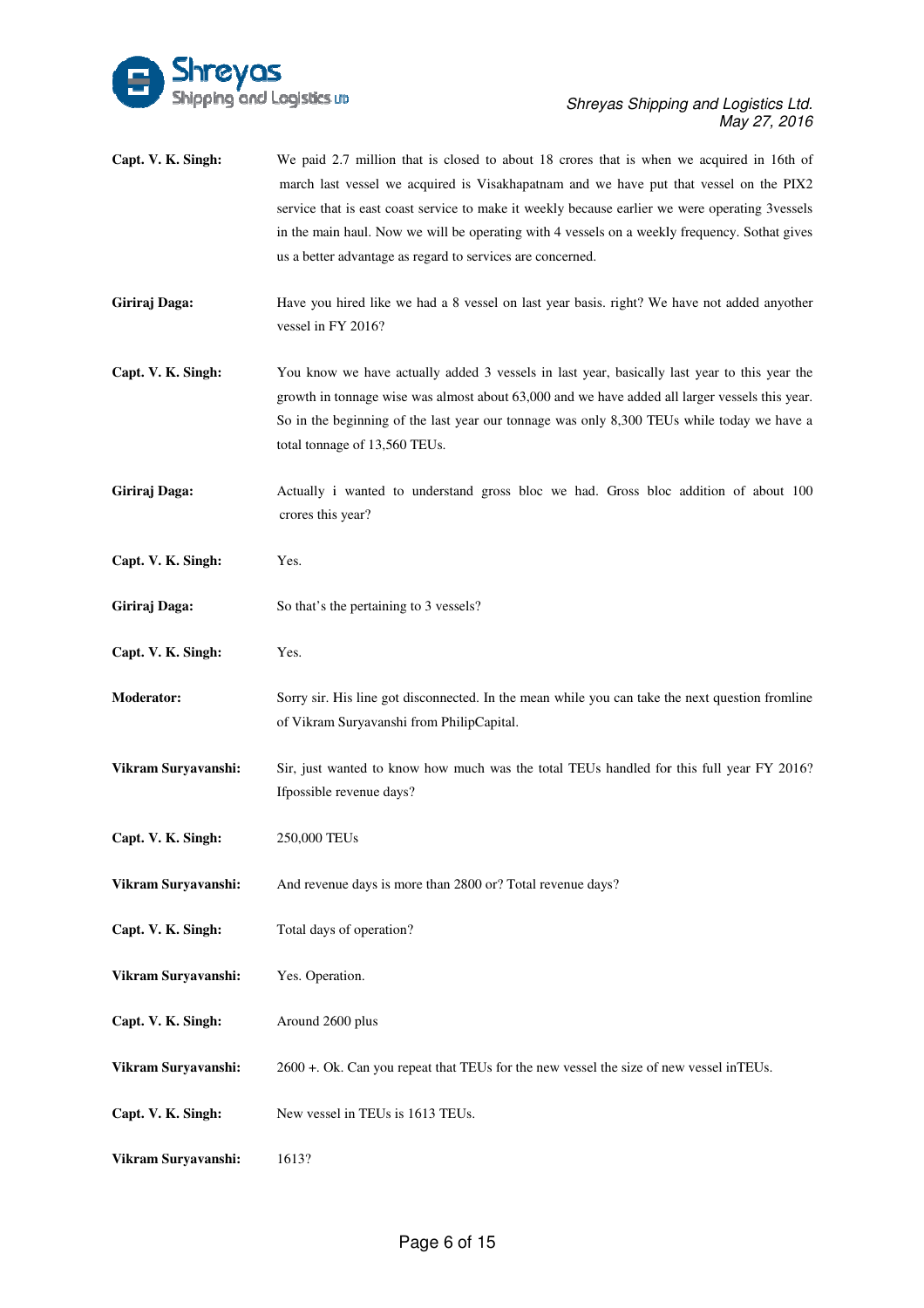

| Capt. V. K. Singh:    | Yes.                                                                                                                                                                                                                                                                                                                                                                                                                                                                                                                                                                                                                                                                                                                                                                                                                                           |
|-----------------------|------------------------------------------------------------------------------------------------------------------------------------------------------------------------------------------------------------------------------------------------------------------------------------------------------------------------------------------------------------------------------------------------------------------------------------------------------------------------------------------------------------------------------------------------------------------------------------------------------------------------------------------------------------------------------------------------------------------------------------------------------------------------------------------------------------------------------------------------|
| Vikram Suryavanshi:   | Any dry docking we had in this quarter or coming in next one or two quarters.                                                                                                                                                                                                                                                                                                                                                                                                                                                                                                                                                                                                                                                                                                                                                                  |
| Capt. V. K. Singh:    | Yes. We had one dry docking in this quarter. Of course in the next quarter we are not going to<br>have. We have skipped 2 dry docking which was supposed to be in this quarter because of the<br>new regulations which we got from the DG shipping, i.e., under water survey in lieu of the<br>intermediate dry dock. So 2 intermediate dry docks were due in the current quarter also which<br>we have now skipped that and instead of that we have got now underwater survey and carried<br>away in the dry dock. And of course at the end of the year in the last quarter we will have 3 dry<br>docks which are due. Ok. But again just to add because dry dock now it will be frequent rather<br>than we are apportioning over a period. So dry dock actually does not much significant as<br>compared to like quarterly figures whatever. |
| Vikram Suryavanshi:   | Right. Sir, just last question. Is there any one time or any in other expenses have relatively gone<br>up this quarter compared to YOY or even QOQ. So is there any significant reason forthat or is<br>it just like a normal business?                                                                                                                                                                                                                                                                                                                                                                                                                                                                                                                                                                                                        |
| Capt. V. K. Singh:    | No. Other cost if you see where it has gone up is only because of the additional volumes which<br>we have handled. If we have handled 12% of extra volume so each container got a cost so that<br>definitely will add up to the cost. That's why you are seeing on overall consolidated basis our<br>cost has gone up. On standalone basis the cost came down.                                                                                                                                                                                                                                                                                                                                                                                                                                                                                 |
| Vikram Suryavanshi:   | Got it sir. Thank you.                                                                                                                                                                                                                                                                                                                                                                                                                                                                                                                                                                                                                                                                                                                                                                                                                         |
| <b>Moderator:</b>     | Thank you. Next question is from the line of Sachin Kasera from Lucky Investment Managers.<br>Please go ahead.                                                                                                                                                                                                                                                                                                                                                                                                                                                                                                                                                                                                                                                                                                                                 |
| <b>Sachin Kasera:</b> | Yes. Good afternoon sir and congratulations for the good turn around in numbers. Sir,<br>youmentioned that TEUs for the full year were 250,000 if i got the number correct. Is that<br>numbercorrect?                                                                                                                                                                                                                                                                                                                                                                                                                                                                                                                                                                                                                                          |
| Capt. V. K. Singh:    | Yes. All put together yes.                                                                                                                                                                                                                                                                                                                                                                                                                                                                                                                                                                                                                                                                                                                                                                                                                     |
| <b>Sachin Kasera:</b> | What was the number for March quarter?                                                                                                                                                                                                                                                                                                                                                                                                                                                                                                                                                                                                                                                                                                                                                                                                         |
| Capt. V. K. Singh:    | March quarter was 72,400 TEUs.                                                                                                                                                                                                                                                                                                                                                                                                                                                                                                                                                                                                                                                                                                                                                                                                                 |
| <b>Sachin Kasera:</b> | Which means that if I remember it correct same number for December quarter was also<br>62,500?                                                                                                                                                                                                                                                                                                                                                                                                                                                                                                                                                                                                                                                                                                                                                 |
| Capt. V. K. Singh:    | No. It is for the previous quarter it was 64,700 TEUs.                                                                                                                                                                                                                                                                                                                                                                                                                                                                                                                                                                                                                                                                                                                                                                                         |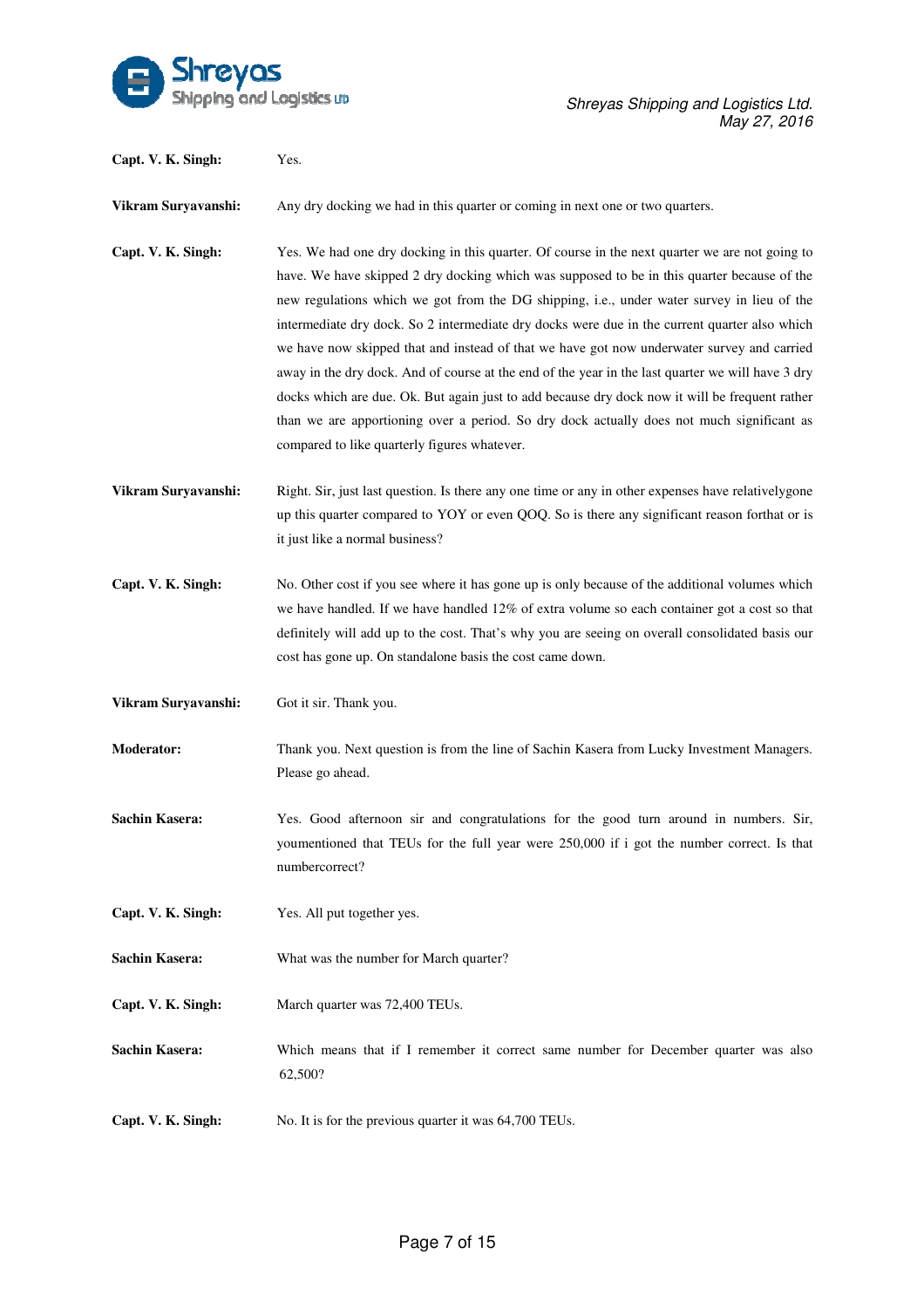

- **Sachin Kasera:** Which means that it is around 12-13% growth and the revenue has grown from 141 crores to 176 crores. So does it mean that there is also some improvement in the rate sircompared to December quarter for the March quarter? Because if I remember that Which means that it is around 12-13% growth and the revenue has grown from 141 crores to 176 crores. So does it mean that there is also some improvement in the rate sircompared to December quarter for the March quarter? Be slightlyimprove just what he mentioned in February during December quarter conference call.
- **Capt. V. K. Singh:** No. What has happened is we have done more volume where we are getting better rates. The volume increased on the sectors where we are getting better rate and we reduced the volume on may be sectors where we are not getting better rate. Example 18 volume increased on the sectors where we are getting better rate and we reduced the volume on<br>
may be sectors where we are not getting better rate.<br> **Capt. V. K. Singh:**<br> **Capt. V. K. Singh:**<br>
It is the selectio lightlyimprove just what he mentioned in February during December quarter conference call.<br>No. What has happened is we have done more volume where we are getting better rates. The<br>rolume increased on the sectors where we a
- **Sachin Kasera:** So improvement relation is due to change in root mix other than price increase?

increase the revenue more than the percentage of growth in the volume.

**Sachin Kasera:** And sir with the addition of therecent vessel now i think what we can achieve is close tothe110,000 TEUs per quarterif we run on full capacity, is that understanding correct now?

- **Capt. V. K. Singh:** Not to that level because if you see these volumeincrease will be around 10% more that's why we are expecting about  $10\%$  growth in the tonnage also 10 to 12% growth in the tonnageand same ratio the volume growth should be there. So definitely we expect about another say almost above 80 80,000 should be there for the next part around that 10% increase.
- almost above 80,000 should be there for the next part around that 10% increase.<br> **Sachin Kasera:** No, so you are saying that may be for June quarter you could have been at 80000. Mayquestion is that sir in case the market reverse significantly and this demand in the market withourexisting capacity can we actually handle100,000 TEUs to 110000 TEUsa quarter that also?
- **Capt. V. K. Singh:** Yes, we can.

**Sachin Kasera:** So that means till the volume reached 90,000-95,000 TEUs now we may not look to add morecapacity,is that inference correct from this?

- **Capt. V. K. Singh:** We can look at the change of vessel may beand we may notincrease that much of capacity now since all our services aremore or less aligned on a weekly frequency what help that required tonnage. S So wewill like to consolidateall the services and get the best out of the services. But, however, during the year we may look atchange in one odd vessel if the vessel is available at better price and instead to cut down the cost on the older vessel, we may consider that so that is all we are looking at.
- **Sachin Kasera:** So you may replace that at a bit higher capacity vessel or you look for the similar vessel?
- **Capt. V. K. Singh:** alarger capacity then what we removed. Definitely we will look at a higher capacity what we will remove we will definitely look at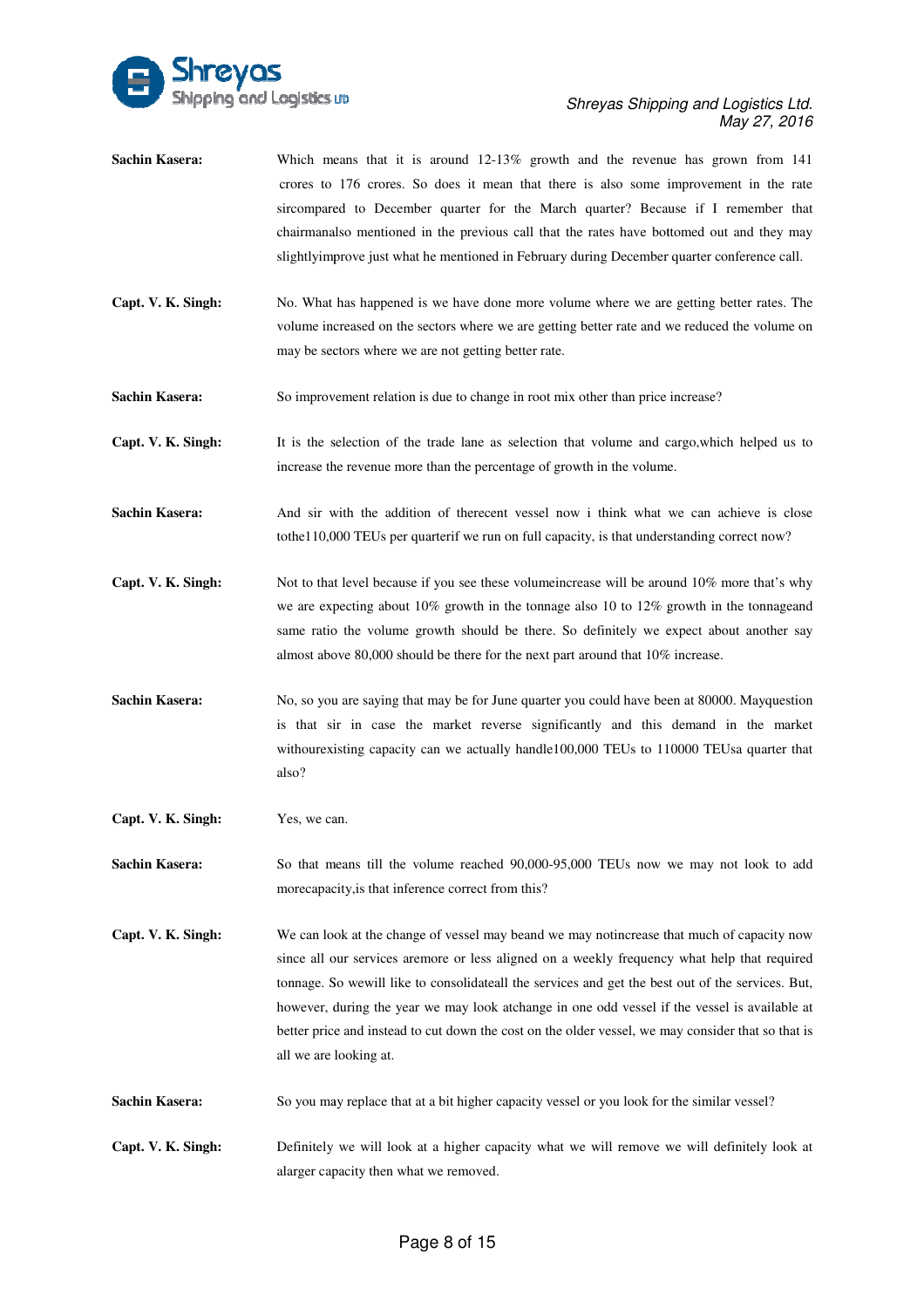

- **Sachin Kasera:** second question of sir on regarding on this depreciation if I see your depreciation for the quarter march is around 9 crore vs 3.5 crores in the December quarter. You did mention that there was some increase because of the change in the way you have gone for dry-docking. So if you can split up for this incremental 5.5 crores that has come from December to March. How much is because of dry docking and how much is because of the addition of the vessel?
- **Rajesh Desai:** The addition of vessel will not be as much as such because now the vessel costs are more or less above the 10 10-15% of the scrap value. But it is mainly because of that like every year we less above the 10-15% of the scrap value. But it is mainly because of that like every year we have to change the scrap value of the vessel according to the depreciation price will move up. So if your scrap price goes down to that extent depreciation will be more if your scrap values goes up to extent depreciation will come down.
- **Sachin Kasera:** But sir then there is a little confusing if I refer to your note number 4, it says the depreciation would have been lower by 1.61 lakh only if you had for the earlier policy. But your depreciation actually gone up by by5.5 crores not able to exactly relate. If we had 1.6 crores to 3.55 each you should reported the depreciation of 5.1 crores.
- **Rajesh Desai:** That's impact of 3 to 4 crores because of the reduction in scrap value.
- **V. K. Singh:** That is the value ofvessel in the sense when you are working on a scrap you are taking a cost at That is the value ofvessel in the sense when you are working on a scrap you are taking a cost at<br>that time. So it depends on that value keep changing for year-on-year. So year-on-year basis we work out in the beginning of the year that this is the cost and on that basis we work the depreciation all together.
- depreciation all together.<br>**Sachin Kasera:** That is partly reflected in this including depreciation. Right sir?
- **Capt. V. K. Singh:** Yes.
- **Sachin Kasera:** Next question was on the balance sheet if we see this year while your turnover has not gone up much. Your receivables have gone up from 82 crores last year march its 115 crores. Normally we are in a very good cash flow but this is indicating that are we starting to offer much hike rate because of market is slow what is this syndication of?
- **Rajesh Desai:** where there is longer voyage period. That voyage itself take around 28 days to complete. So automatically they able that to that extent some credit period automatically will be linked with the delivery and all that. So that will have impact on outstanding and because your business is also growing and also most factor will lead to increase in outstanding. compare in the last quarter like last 2 quarters, we have started the PIX 2 Services
- **Capt. V. K. Singh:** Is that the market situation is not that good which was there earlier so that will also effect a little bit here. **Sachin Kasera:** So how should we look and receive. You should look at the number of days. For example, this Sachin Kasera: So how should we look and receive. You should look at the number of days. For example, this
- year you are receivable 115 crores on turnover of around 500 crores which is approximately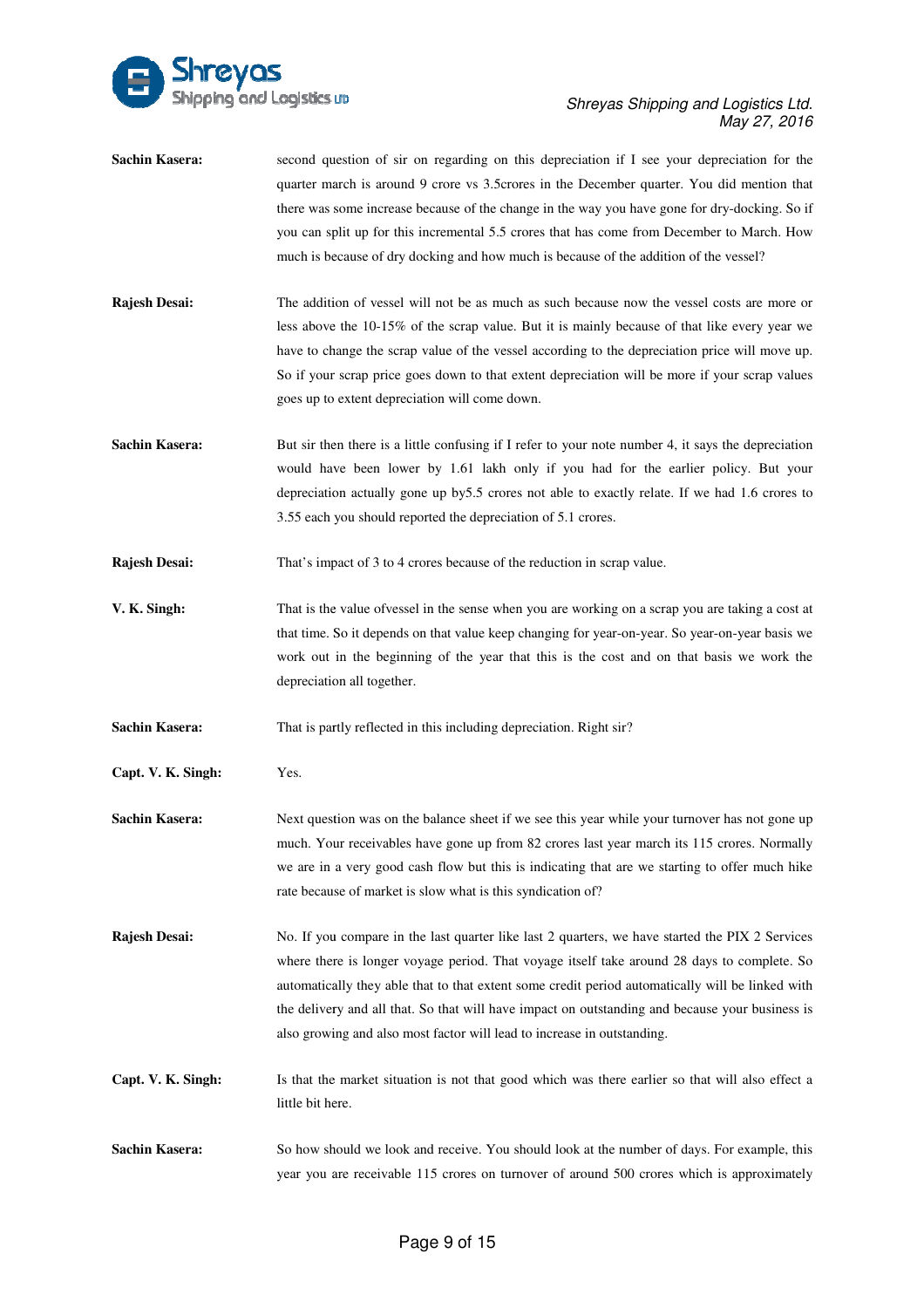

around says 25% of sales. Should we take it of around 90 days is what now going to because of new longer haul services. Can we consider that going forward? Your receivables will be around approximately 90% of revenue. Is that something that we can take?

**Rajesh Desai:** 90 days or 90%?

**Sachin Kasera:** 90 days. 25% of sales of 90 days approximately.

- **Capt. V. K. Singh:** Even the domestic cargo it is on the basis of we invoice it when it is delivered. So virtually it takes a longer on time to reach from Mundra from Gujarat right up to West Bengal side. So what we are doing on PIX 2 Service. So after it is delivered then only we get and then we give some credit period to the customer about 30 days. So it works out for those container to around 90 days so that how the long haul has effected that credit period to increase.
- **Sachin Kasera:** Next question was on this recent government notification on imposing antidumping duty on tiles being imported from China. Fromwhat I understand large volumes of our volume comes from this tile coastal movement from Gujarat to Kerala and some part of Southern India. So this move by government had any talk with the customer in terms will lead to much higher volumes for us in the next 2-3 quarters because the import from China will reduce.
- **Capt. V. K. Singh:** Yes definitely that is helped us and that is one of the reason for growth in volume because there has been last quarter itself we have started on that and we continue to have that growth. The volumes have increased for Cochin, Tuticorin as well as Chennai which we were basically which has more started catering by the EXIM cargo. With this antidumping duty which has helped us to increase the volume of tile. Even on the other side like when we are carrying the **break bulk steel coils** that has also the government policy of antidumping on the steel has helped that we have been able to off late carry more of **break** bulk coils cargo. helped that we have been able to off late carry more of **break** bulk coils
- **Sachin Kasera:** Sir, when do we see the rate starting to move up? You mentioned that your volumes improved from 62,500 bugs to 72,500 in the quarter. When do you see in the next will be able to start getting better rates also because you mentioned that rates this year were lower than FY15. %, when do we see the rate starting to move up? You mentioned that your volumes improved m 62,500 bugs to 72,500 in the quarter. When do you see in the next one to two quarter we <br>I be able to start getting better rates al one to two quarter we

**Capt. V. K. Singh:** I think this ofcourse is market driven and we can't say.

**Sachin Kasera:** I am just wanting your outlook and your sense of the market obviously.

**Capt. V. K. Singh:** It will go up because if you see like as what I personally I feel is that even the fuel prices had been going up off late and if you see the crude price going up, fuel price going up, diesel price will go up. So definitely the freight rate on the road will go up and if the road freight rate and I am just wanting your outlook and your sense of the market obviously.<br>It will go up because if you see like as what I personally I feel is that even the fuel prices had<br>been going up off late and if you see the crude pric on the domestic. So that is where we have feeling that because it dropped also if you recall the drop came in with drop in fuel prices largely and it will go up also with the fuel prices going up again.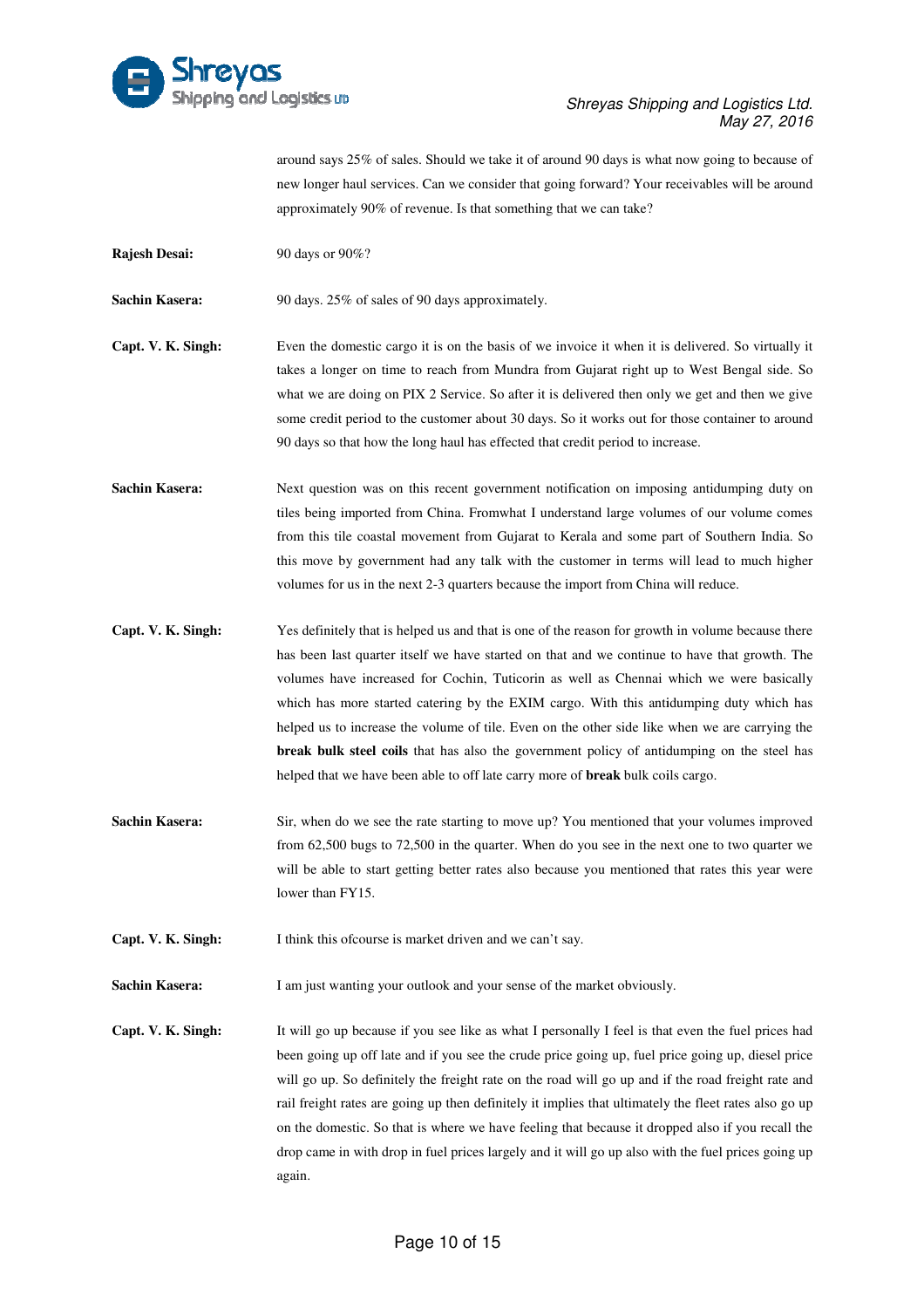

- **Sachin Kasera:** Sir, you mentioned that you may look this year only in terms of replacing some of the older vessels with new vessels. So how many vessels you think you could look at it like number wide 1-2 or 2-3 vessels?
- **Capt. V. K. Singh:** We will look at only 1 may be and not more because we have most other vessels are younger vessels with new vessels. So how many vessels you think you could look at it like number wide<br>1-2 or 2-3vessels?<br>We will look at only 1 may be and not more because we have most other vessels are younger<br>and they have been vessels. One vessel is mainly which is non-economical and total 2 of the older vessels in our fleet which we will in due course of time because instead of taking a cost on those vessels for special survey cost we would like that because today asset prices are much competitive and we can get much better second-hand vessels at a competitive price than spending so much of money on the special survey and also those older vessels have got a higher operating cost in terms which we can get better. That's what we have done in the previous year if you see and we got the advantage of that and that's where we plan because 1 or 2 whatever is left in due course of time may be 1 in this year may be another next one in the next year. So that's where we are looking at.
- **Sachin Kasera:** Which means this year our capital expenditure will be much lesser. Last year our net block has gone up by almost 90 crores. This year net cash flows will be much higher higher because the CAPEX is lower. So net debt level should improve. gone up by almost 90 crores. This year net cash flows will be much higher because the CAPE<br>is lower. So net debt level should improve.<br>**Capt. V. K. Singh:** Yes. Surely.<br>**Moderator:** Next question is from the line of Pratik
- **Capt. V. K. Singh:** Yes. Surely.

- **Pratik Kumar:** Delving more on the freight rates, over the past one month as you also said is improvement in thefuel prices and also there is no improvement in the freight rates which witnessed over the sameperiod or I mean in the past month?
- **Capt. V. K. Singh:** It takes some time to start getting reflected on the freight rates. So not seen the movementas such but definitely internationally I see there is slight movement with the fuel pricesgoing up, the fright rates also slightly improving on the international lanes and slowly because the effect come a bit latter domestic side. So I am sure it will follow on.
- **Pratik Kumar:** One thing in the industry capacity, you have added significant capacity over the past year. How do you see industry players adding capacity both in container and bulksegment in near term do you see industry players adding capacity both in container and bulksegment in near term<br>like you have said probably you are done for some time but how do yousee the industry adding capacity in the next one year?
- Capt. V. K. Singh: See, industry will put more capacity will come and I expect more capacities to come inbecause even as you know we are said that we are in process of working out vessel sharingarrangement with SCI that is Shipping Corporation of India and there they may be deployingadditional tonnage on the coastal routes so that will again add up to the capacity butdefinitely that's where adds up capacity for both of us when we are jointly going to share thecapacity. So definitely it will help both of us to increase the capacity because there is avolume growth if you see there is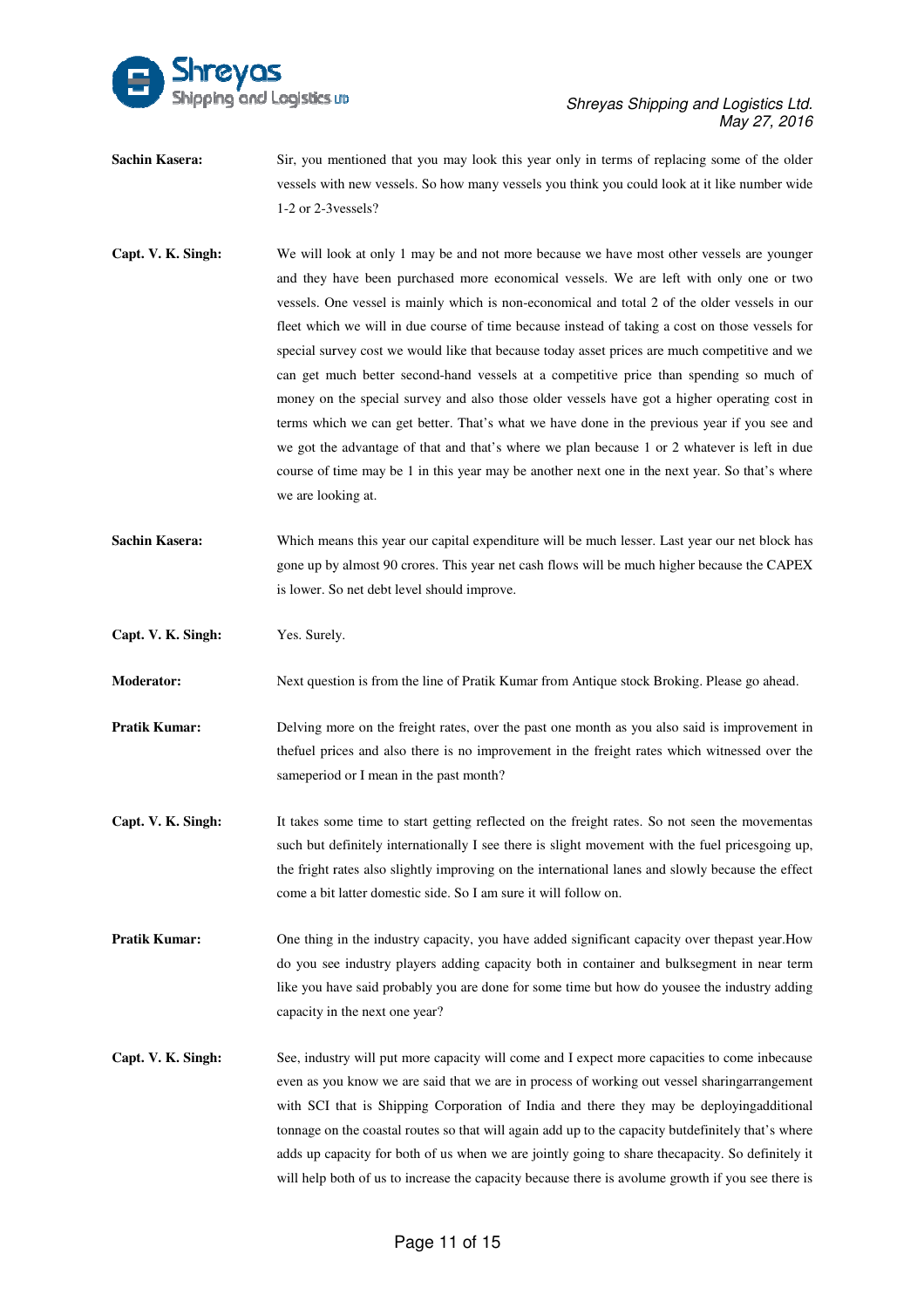

|                      | a volume growth of almost about $12\%$ for us. So for overallif $12\%$ growth is there quarter-on-<br>quarter that much capacity also needs to be added and definitely more and more areas will be<br>covered if we add the capacity that is where weare looking at the more ports which we are not<br>even covering today that can be covered. So that will take some capacity to be utilized there. So<br>definitely there will be more capacity but at the same time the capacities have come and gone<br>also if you recall from the previous year. There are lot of capacity which we added but at the<br>same lot of capacity which went out of coastal services. So its keep taking its own shifts. |
|----------------------|------------------------------------------------------------------------------------------------------------------------------------------------------------------------------------------------------------------------------------------------------------------------------------------------------------------------------------------------------------------------------------------------------------------------------------------------------------------------------------------------------------------------------------------------------------------------------------------------------------------------------------------------------------------------------------------------------------|
| <b>Pratik Kumar:</b> | Freight rates are the more of function of improving crude prices or I mean because<br>capacitykeeps coming up. As I understand, I think the massive capacity addition in the industry<br>led to the fall in freight rates more than the public crude prices also.                                                                                                                                                                                                                                                                                                                                                                                                                                          |
| Capt. V. K. Singh:   | Yes. That also did happen. I will not deny that. But our own the capacity also had growthso it is<br>not only the other capacity growth but that is the sometime we have to put in the apacity for<br>the future growth and take the advantage of asset prices. So definitely that will be put little<br>pressure on the freight rate. I will not deny that. But slowly the capacity gets more and more<br>utilized the freight rate also will start coming up.                                                                                                                                                                                                                                            |
| <b>Pratik Kumar:</b> | Sir, one last question on government initiative like Maritime Summit and all the buzz<br>aroundcoastal shipping. Do you see some movement on the ground with respect to<br>theseannouncements or policies?                                                                                                                                                                                                                                                                                                                                                                                                                                                                                                 |
| Capt. V. K. Singh:   | Yes. We can definitely see and that summit has thrown open lot of business opportunities and<br>potentials to the people and we are also working on certain segments where we canwork in<br>future. May be not in what we are actually doing today, may be different sector alltogether<br>because they have a lot of future plans in place for improvement ofcourse to shippingand<br>overall trade. So whether it is bulk, whether it is on the <b>RORO</b> or whether it is the inland<br>waterways, the government iskeen they are trying to work out giving lot of opportunities as<br>well as positive policies. Sowhich will help to take on to the new segments which we are also<br>working.      |
| <b>Moderator:</b>    | Next question is from the line of Akash Sethia from Canvan Dish Square Capital. Please<br>goahead.                                                                                                                                                                                                                                                                                                                                                                                                                                                                                                                                                                                                         |
| <b>Akash Sethia:</b> | Just wanted aclarity on the cost side. I see there are three line items that you have in termsof<br>fuel, ocean freight and transportation. Just wanted some sense on what is the<br>distinction between each?                                                                                                                                                                                                                                                                                                                                                                                                                                                                                             |
| Rajesh Desai:        | Fuel is basically whatever we are like this is the fuel cost pertains to. Other freight rates<br>is whenever we are loading on some other vessels because everywhere suppose if I am notgoing<br>all the ports or outside when we do some liner business and even my subsidiaries dosome liner<br>business. So that's what ever is loaded on the others vessels that is the part of seafreight<br>charges. Transportation is purely road transportation and trailer transportation whatever will be<br>there.                                                                                                                                                                                              |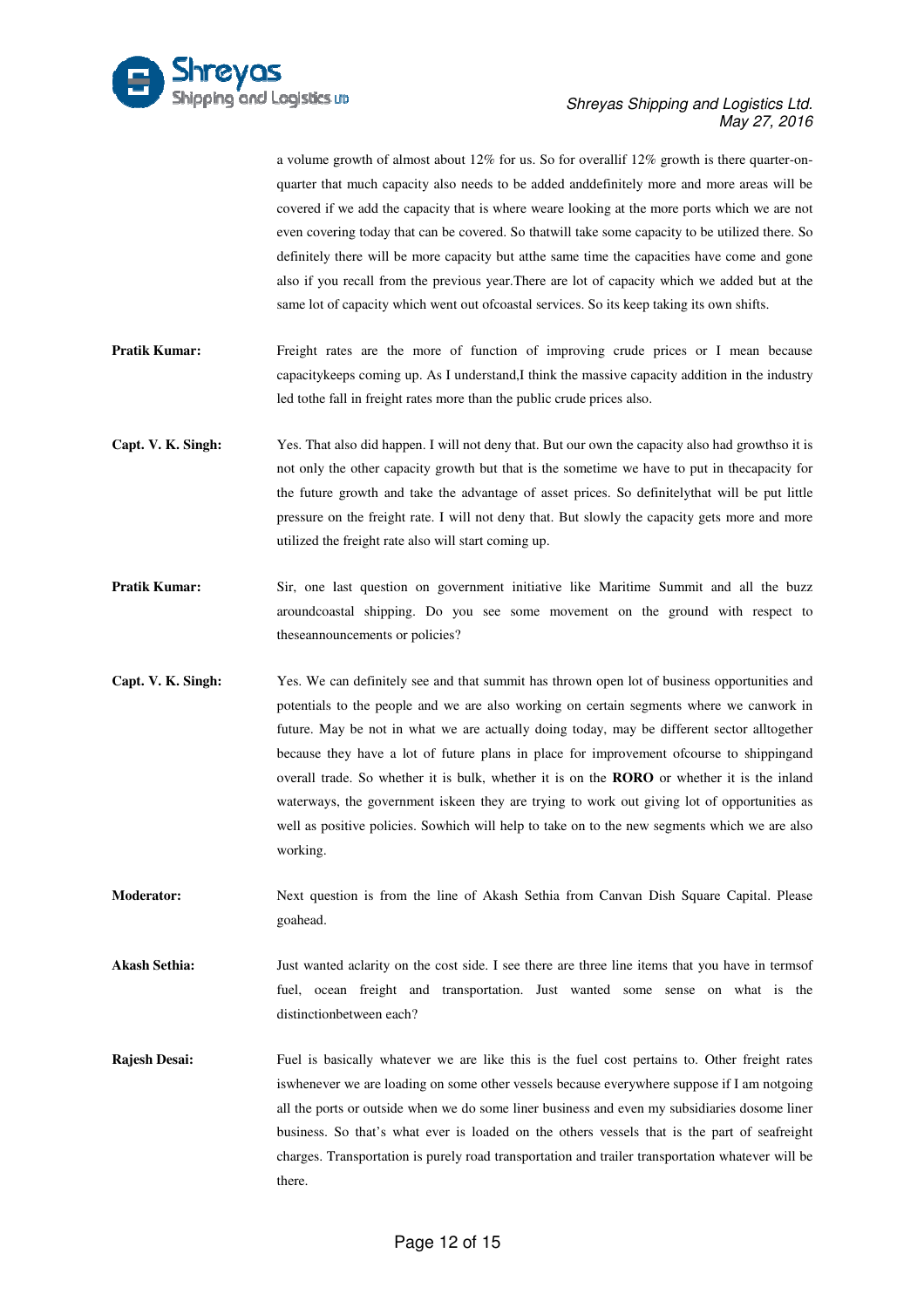

- **Capt. V. K. Singh:** basisfor a destination where we are not calling. It could be from Calcutta to Bandar Abbas.Ourvessels only call up to Jebel Ali. So from Jebel Ali to Bandar Abbas I have to load it on to thethird party vessel and pay it as cost that way. That is how it works out on the third partyfreight cost. I just give a breakup of freight rates. There are lot of cargo which we accept for a through
- Akash Sethia: Understand. On the balance sheet debt side, long-term borrowing, is the debt predominantlyrupeedenominated or is there also dollar denominated debt?
- **Rajesh Desai:** Company always go for dollar denominated debt.
- Akash Sethia: So long term barrowing is dollar?
- **Rajesh Desai:** Yes. Maximum is dollar denomination. Some portion is also INR denominator also.
- Akash Sethia: So this is long term and short term would be rupee?
- **Rajesh Desai:** Short term also include both Dollar as well as rupee denominated. Actually if you see our 30%-40% turnover consists of EXIM related boxes. So that is where we go for the which where wehave the natural age to that extent we go for dollar denominated.
- **Moderator:** Next question is from the line of Giriraj Daga from K M Visaria Family Trust. Please go ahead.
- Giriraj Daga: You said like 15% tariff reduction. Is it like more mix if you are taking reverse cargo that weare giving higher discount? Or Is the tariff actually gone down by 15% on normal routes?
- **Capt. V. K. Singh:** The tariff itself has gone down. It's not that we give some major discount or something.Overall tariff has gone down and of course while our revenue has gone up as against the tariffwhich is gone up. As I said like because of the selection of better revenue lanes lanes.
- Giriraj Daga: So what is the total gross debt as of now?
- **Rajesh Desai:** Gross rate will be roughly around 160 crores on consolidated level and this is all put togetherincluding short-term and long-term.
- Giriraj Daga: But I can see long term debt is around 119 crores consolidated and short-term is 63 crores. Sothat's it self is about 180 crores
- **Rajesh Desai:** Actually that 63 crores consist of some short-term debt which is against our mutual fund investment. So normally that we don't consider as because it is the money given actually against my own money. So that portion is excluded from this. some short-term debt wh<br>on't consider as because<br>on is excluded from this.<br>u might replace one more
- **Giriraj Daga:** will not cross thatthreshold from debt side? I come to the CAPEX question. You might replace one more vessel so keep that in mind we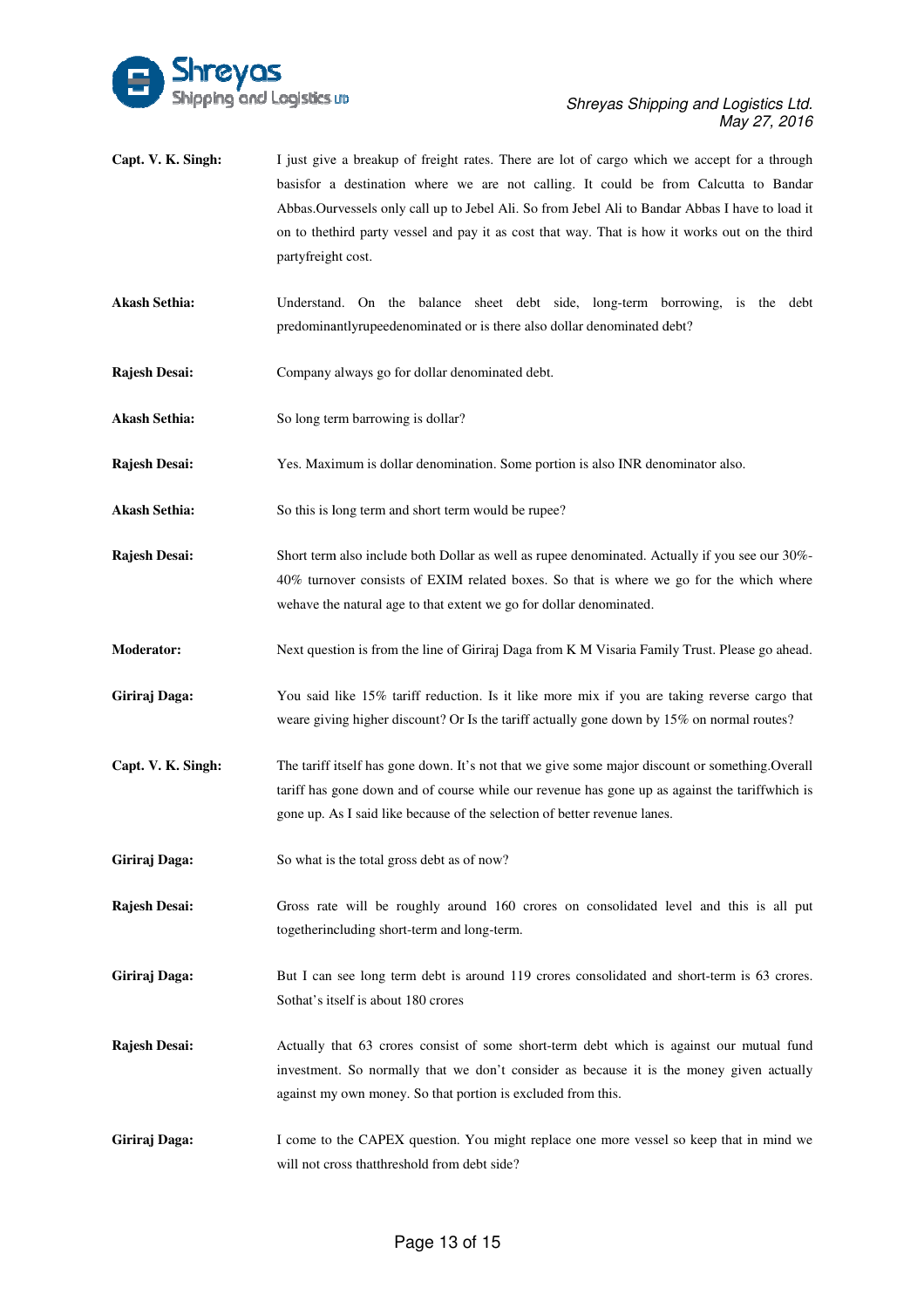

| Rajesh Desai:                                   | No. There will not be much CAPEX requirement because it will be replacement of vessel.                                                                                                                                                                                                                                                                                                                                                                                                                                                                                                                                                                                                                              |
|-------------------------------------------------|---------------------------------------------------------------------------------------------------------------------------------------------------------------------------------------------------------------------------------------------------------------------------------------------------------------------------------------------------------------------------------------------------------------------------------------------------------------------------------------------------------------------------------------------------------------------------------------------------------------------------------------------------------------------------------------------------------------------|
| Giriraj Daga:                                   | Going forward also do we have any threshold in mind that we will not cross that amount of<br>debt threshold?                                                                                                                                                                                                                                                                                                                                                                                                                                                                                                                                                                                                        |
| Rajesh Desai:                                   | Normally we don't fix the CAPEX as such directly but whenever like we ensure that my<br>debtequity ratio does not go beyond say 0.8 or 0.9. That ratio will normally always be<br>considered.                                                                                                                                                                                                                                                                                                                                                                                                                                                                                                                       |
| Giriraj Daga:                                   | My last question is we will be freeze fuel cost at some point of time about \$40-42. So<br>anyupdate on like is that still the case?                                                                                                                                                                                                                                                                                                                                                                                                                                                                                                                                                                                |
| Capt. V. K. Singh:                              | No. Just gone up. If the crude prices if you are talking about, it is gone up.                                                                                                                                                                                                                                                                                                                                                                                                                                                                                                                                                                                                                                      |
| Giriraj Daga:                                   | I know but earlier I think we have booked some and tried hedge fuel cost.                                                                                                                                                                                                                                                                                                                                                                                                                                                                                                                                                                                                                                           |
| Rajesh Desai::                                  | It is always the benefit cost analysis. The premium what we have to pay and what protection<br>we will get.                                                                                                                                                                                                                                                                                                                                                                                                                                                                                                                                                                                                         |
| Moderator:                                      | Next question is from the line of Shreyas Bhukhanwala from Sushil Finance.                                                                                                                                                                                                                                                                                                                                                                                                                                                                                                                                                                                                                                          |
| Shreyas Bhukhanwala:                            | Can you just give me the breakup of TEUs that handled this quarter based on domestic and<br>EXIM?                                                                                                                                                                                                                                                                                                                                                                                                                                                                                                                                                                                                                   |
| Capt. V. K. Singh:                              | It is approximately as I said like the total volume is to the ratio of $60-40\%$ .                                                                                                                                                                                                                                                                                                                                                                                                                                                                                                                                                                                                                                  |
| Shreyas Bhukhanwala: So total was 72,400 right? |                                                                                                                                                                                                                                                                                                                                                                                                                                                                                                                                                                                                                                                                                                                     |
| Capt. V. K. Singh:                              | Yes.                                                                                                                                                                                                                                                                                                                                                                                                                                                                                                                                                                                                                                                                                                                |
| <b>Moderator:</b>                               | Next question is from the line of Jinal Fofalia from Alfa Accurate. Please go ahead.                                                                                                                                                                                                                                                                                                                                                                                                                                                                                                                                                                                                                                |
| Jinal Fofalia:                                  | Could you just tell utilization numbers quarter-on-quarter in FY 2016 and how do you seegoing<br>forward?                                                                                                                                                                                                                                                                                                                                                                                                                                                                                                                                                                                                           |
| Capt. V. K. Singh:                              | Utilization level from north to south and west to east was $93\%$ during this quarter as<br>against 79% in the previous quarter. And on the reverse leg it was $54\%$ against $42\%$ . Going<br>forwardsince we have added also if you see like one vessel in the last month of the quarter. So<br>that increases the 12% and so again we expect that if the volume increases by 12 -13% also,<br>we will reach the same level of utilization in the next quarter. If we can increase volume further<br>theutilization level will become better and on top of that we are working harder to see that<br>theutilization level goes up on the vacant legs which is on reverse leg. So that will be our main<br>focus. |